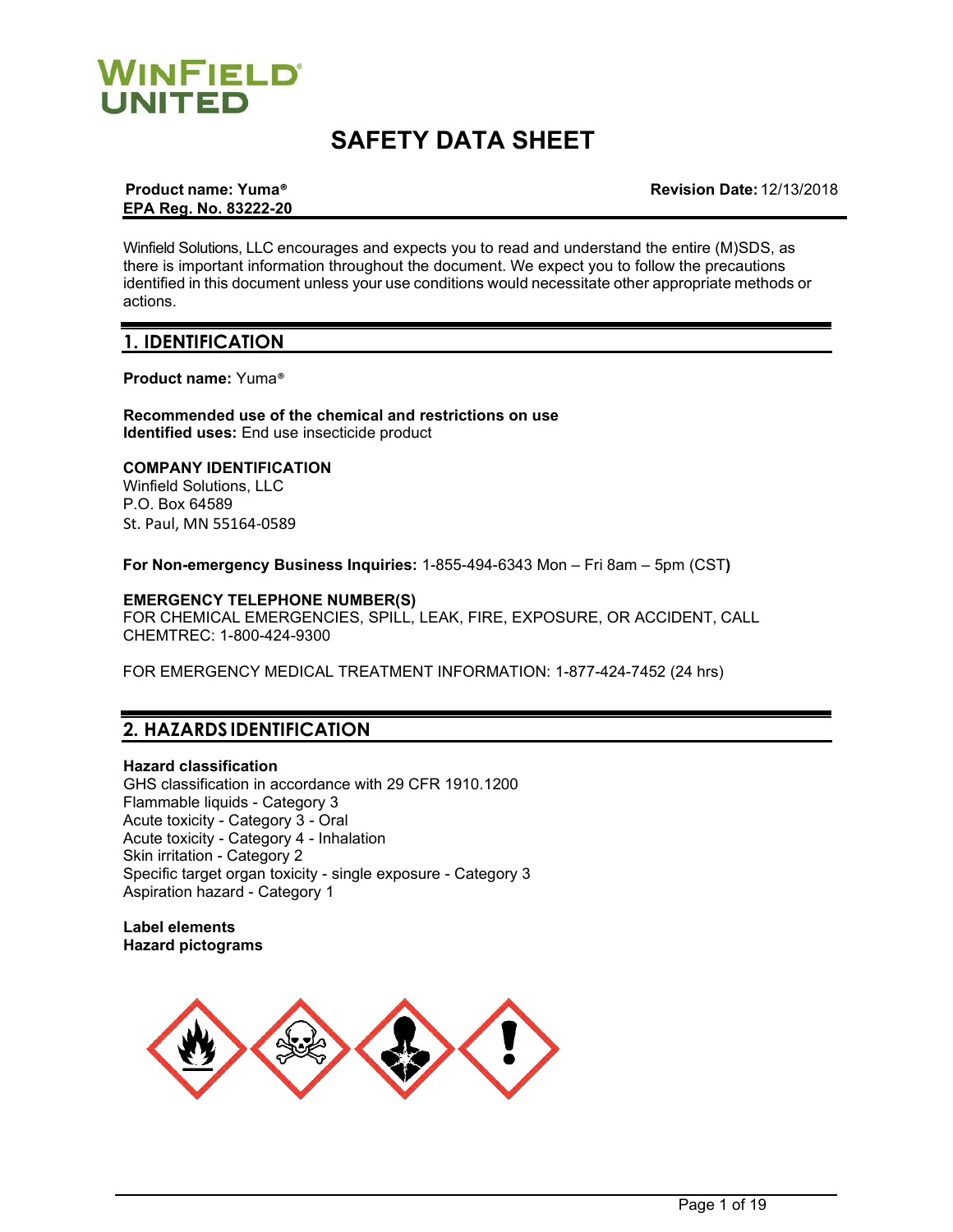#### Signal word: **DANGER!**

#### **Hazards**

Flammable liquid and vapour. Toxic if swallowed. May be fatal if swallowed and enters airways. Causes skin irritation. Harmful if inhaled. May cause respiratory irritation. May cause drowsiness or dizziness.

# **Precautionary statements**

### **Prevention**

Keep away from heat/sparks/open flames/hot surfaces. No smoking. Keep container tightly closed. Ground/bond container and receiving equipment. Use explosion-proof electrical/ ventilating/ lighting/ equipment. Use only non-sparking tools. Take precautionary measures against static discharge. Avoid breathing dust/ fume/ gas/ mist/ vapours/ spray. Wash skin thoroughly after handling. Do not eat, drink or smoke when using this product. Use only outdoors or in a well-ventilated area. Wear protective gloves/ eye protection/ face protection.

# **Response**

IF SWALLOWED: Immediately call a POISON CENTER or doctor/ physician. Rinse mouth. IF ON SKIN (or hair): Take off immediately all contaminated clothing. Rinse skin with water/shower.

IF INHALED: Remove person to fresh air and keep comfortable for breathing. Call a POISON CENTER or doctor/ physician if you feel unwell.

Do NOT induce vomiting.

If skin irritation occurs: Get medical advice/ attention.

Take off contaminated clothing and wash before reuse.

In case of fire: Use dry sand, dry chemical or alcohol-resistant foam to extinguish.

# **Storage**

Store in a well-ventilated place. Keep container tightly closed. Keep cool. Store locked up.

# **Disposal**

Dispose of contents/ container to an approved waste disposal plant.

# **Other hazards**

No data available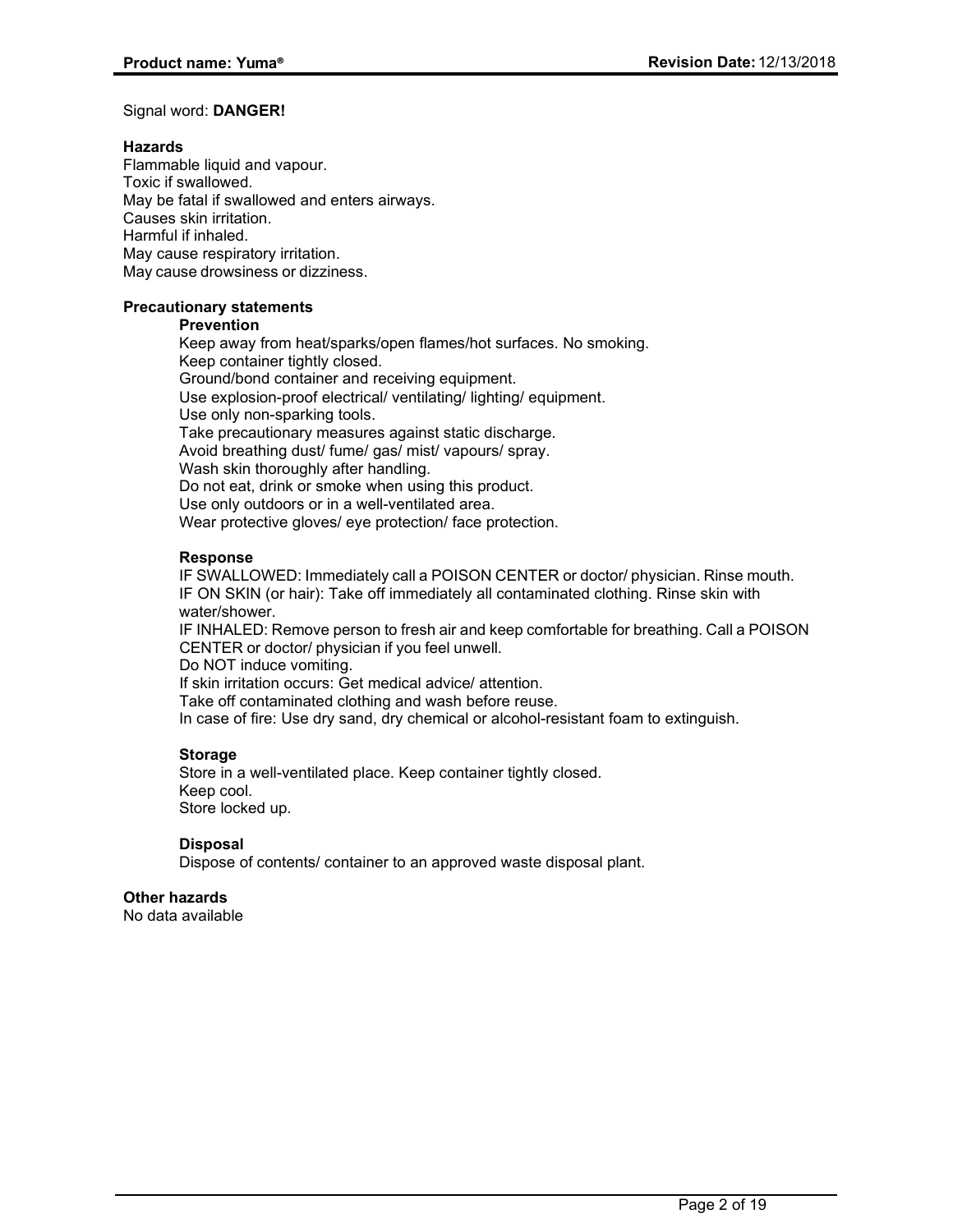# **3. COMPOSITION/INFORMATION ON INGREDIENTS**

# **Chemical nature:** Insecticide

This product is a mixture.

| .<br>---------------<br>Component       | <b>CASRN</b> | Concentration |
|-----------------------------------------|--------------|---------------|
|                                         |              |               |
| Chlorpyrifos                            | 2921-88-2    | 45.0%         |
| Ethylhexanol                            | 104-76-7     | 1.0%          |
| Solvent naphtha (petroleum), light arom | 64742-95-6   | 48.6%         |
| 1,2,4-Trimethylbenzene                  | 95-63-6      | 14.4%         |
| 1,3,5-Trimethylbenzene                  | 108-67-8     | 3.8%          |
| Cumene                                  | 98-82-8      | 1.9%          |
| Xylene                                  | 1330-20-7    | 0.4%          |

# **4. FIRST AID MEASURES**

# **Description of first aid measures**

### **General advice:**

First Aid responders should pay attention to self-protection and use the recommended protective clothing (chemical resistant gloves, splash protection). If potential for exposure exists refer to Section 8 for specific personal protective equipment.

**Inhalation:** Move person to fresh air. If person is not breathing, call an emergency responder or ambulance, then give artificial respiration; if by mouth to mouth use rescuer protection (pocket mask etc). Call a poison control center or doctor for treatment advice. If breathing is difficult, oxygen should be administered by qualified personnel.

**Skin contact:** Take off contaminated clothing. Rinse skin immediately with plenty of water for 15-20 minutes. Call a poison control center or doctor for treatment advice. Suitable emergency safety shower facility should be available in work area.

**Eye contact:** Hold eyes open and rinse slowly and gently with water for 15-20 minutes. Remove contact lenses, if present, after the first 5 minutes, then continue rinsing eyes. Call a poison control center or doctor for treatment advice. Suitable emergency eye wash facility should be available in work area.

**Ingestion:** Immediately call a poison control center or doctor. Do not induce vomiting unless told to do so by a poison control center or doctor. Do not give any liquid to the person. Do not give anything by mouth to an unconscious person.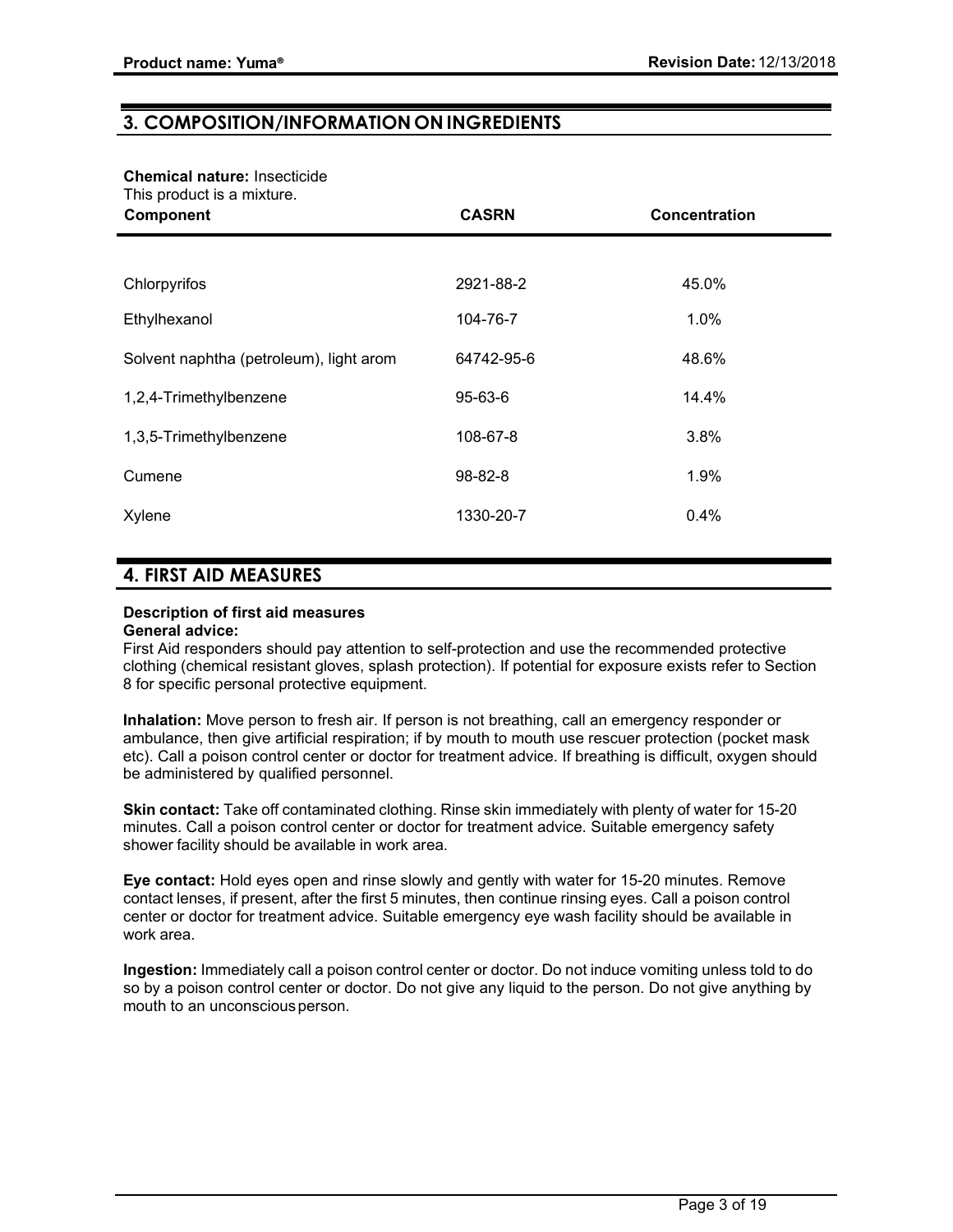#### **Most important symptoms and effects, both acute and delayed:**

Aside from the information found under Description of first aid measures (above) and Indication of immediate medical attention and special treatment needed (below), any additional important symptoms and effects are described in Section 11: Toxicology Information.

#### **Indication of any immediate medical attention and special treatment needed**

**Notes to physician:** Chlorpyrifos is a cholinesterase inhibitor. Treat symptomatically. In case of severe acute poisoning, use antidote immediately after establishing an open airway and respiration. Atropine, only by injection, is the preferable antidote. Oximes, such as 2-PAM/protopam, may be therapeutic if used early; however, use only in conjunction with atropine. Maintain adequate ventilation and oxygenation of the patient. Attempt seizure control with diazepam 5-10 mg (adults) intravenous over 2-3 minutes. Repeat every 5-10 minutes as needed. Monitor for hypotension, respiratory depression, and need for intubation. Consider second agent if seizures persist after 30 mg. If seizures persist or recur administer phenobarbital 600-1200 mg (adults) intravenous diluted in 60 ml 0.9% saline given at 25-50 mg/minute. Evaluate for hypoxia, dysrhythmia, electrolyte disturbance, hypoglycemia (treat adults with dextrose 100 mg intravenous). If exposed, plasma and red blood cell cholinesterase tests may indicate significance of exposure (baseline data are useful). The decision of whether to induce vomiting or not should be made by a physician. If lavage is performed, suggest endotracheal and/or esophageal control. Danger from lung aspiration must be weighed against toxicity when considering emptying the stomach. Treatment of exposure should be directed at the control of symptoms and the clinical condition of the patient. Have the Safety Data Sheet, and if available, the product container or label with you when calling a poison control center or doctor, or going for treatment. Skin contact may aggravate preexistingdermatitis.

# **5. FIREFIGHTING MEASURES**

**Suitable extinguishing media:** Water fog or fine spray. Dry chemical fire extinguishers. Carbon dioxide fire extinguishers. Foam. Alcohol resistant foams (ATC type) are preferred. General purpose synthetic foams (including AFFF) or protein foams may function, but will be less effective.

**Unsuitable extinguishing media:** No data available

#### **Special hazards arising from the substance or mixture**

**Hazardous combustion products:** During a fire, smoke may contain the original material in addition to combustion products of varying composition which may be toxic and/or irritating. Combustion products may include and are not limited to: Sulfur oxides. Phosphorous compounds. Nitrogen oxides. Hydrogen chloride. Carbon monoxide. Carbon dioxide.

**Unusual Fire and Explosion Hazards:** Container may rupture from gas generation in a fire situation. Violent steam generation or eruption may occur upon application of direct water stream to hot liquids. When product is stored in closed containers, a flammable atmosphere can develop. Vapors are heavier than air and may travel a long distance and accumulate in low lying areas. Ignition and/or flash back may occur. Dense smoke is produced when product burns.

# **Advice for firefighters**

**Fire Fighting Procedures:** Keep people away. Isolate fire and deny unnecessary entry. Stay upwind. Keep out of low areas where gases (fumes) can accumulate. Consider feasibility of a controlled burn to minimize environment damage. Foam fire extinguishing system is preferred because uncontrolled water can spread possible contamination. Use water spray to cool fire exposed containers and fire affected zone until fire is out and danger of reignition has passed. Fight fire from protected location or safe distance. Consider the use of unmanned hose holders or monitor nozzles. Immediately withdraw all personnel from the area in case of rising sound from venting safety device or discoloration of the container. Burning liquids maybe extinguished by dilution with water. Do not use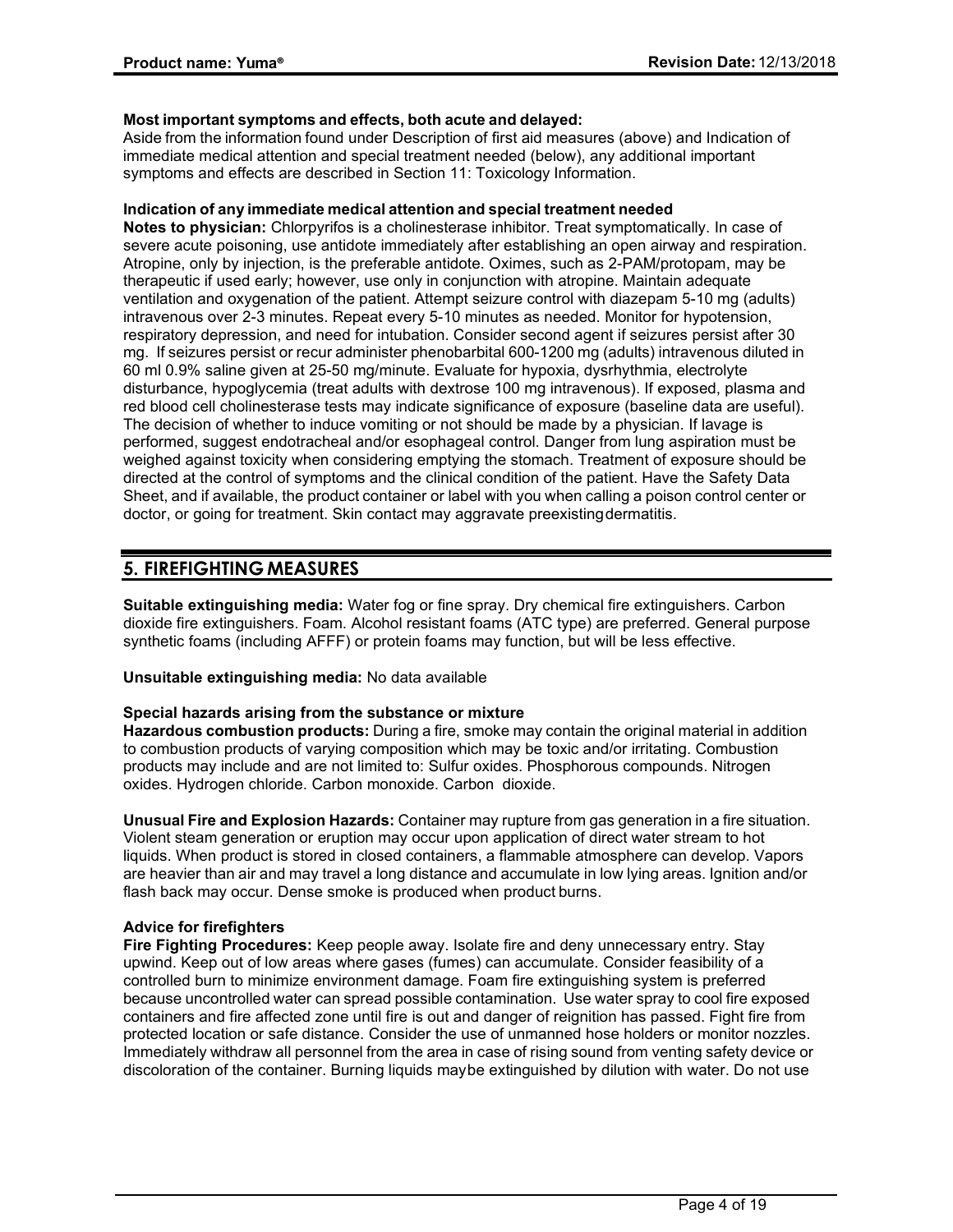direct water stream. May spread fire. Eliminate ignition sources. Move container from fire area if this is possible without hazard. Burning liquids may be moved by flushing with water to protect personnel and minimize property damage. Contain fire water run-off if possible. Fire water run-off, if not contained, may cause environmental damage. Review the "Accidental Release Measures" and the "Ecological Information" sections of this (M)SDS.

**Special protective equipment forfirefighters:** Wear positive-pressure self-contained breathing apparatus (SCBA) and protective fire fighting clothing (includes fire fighting helmet, coat, trousers, boots, and gloves). If protective equipment is not available or not used, fight fire from a protected location or safe distance.

# **6. ACCIDENTAL RELEASEMEASURES**

**Personal precautions, protective equipment and emergency procedures:** Isolate area. Keep unnecessary and unprotected personnel from entering the area. Keep personnel out of low areas. Keep upwind of spill. Ventilate area of leak or spill. No smoking in area. Eliminate all sources of ignition in vicinity of spill or released vapor to avoid fire or explosion. Vapor explosion hazard. Keep out of sewers. Refer to section 7, Handling, for additional precautionary measures. Use appropriate safety equipment. For additional information, refer to Section 8, Exposure Controls and Personal Protection.

**Environmental precautions:** Prevent from entering into soil, ditches, sewers, waterways and/or groundwater. See Section 12, Ecological Information. Spills or discharge to natural waterways is likely to kill aquatic organisms.

**Methods and materials for containment and cleaning up:** Contain spilled material if possible. Pump with explosion-proof equipment. If available, use foam to smother or suppress. Small spills: Absorb with materials such as: Clay. Dirt. Sand. Sweep up. Collect in suitable and properly labeled containers. Large spills: Contact Chemtrec for clean-up assistance. See Section 13, Disposal Considerations, for additional information.

# **7. HANDLING AND STORAGE**

**Precautions for safe handling:** Keep out of reach of children. Keep away from heat, sparks and flame. Do not swallow. Avoid contact with eyes, skin, and clothing. Avoid prolonged contact with eyes, skin and clothing. Avoid breathing vapor or mist. Wash thoroughly after handling. Keep container closed. Use with adequate ventilation. No smoking, open flames or sources of ignition in handling and storage area. Vapors are heavier than air and may travel a long distance and accumulate in low lying areas. Ignition and/or flash back may occur. Electrically ground and bond all equipment. Containers, even those that have been emptied, can contain vapors. Do not cut, drill, grind, weld, or perform similar operations on or near empty containers. Use of non-sparking or explosion-proof equipment may be necessary, depending upon the type of operation.

**Conditions for safe storage:** Store in a dry place. Store in original container. Keep container tightly closed when not in use. Do not store near food, foodstuffs, drugs or potable water supplies. Minimize sources of ignition, such as static build-up, heat, spark or flame. Avoid temperatures above 70°C (158°F). Keep container tightly closed.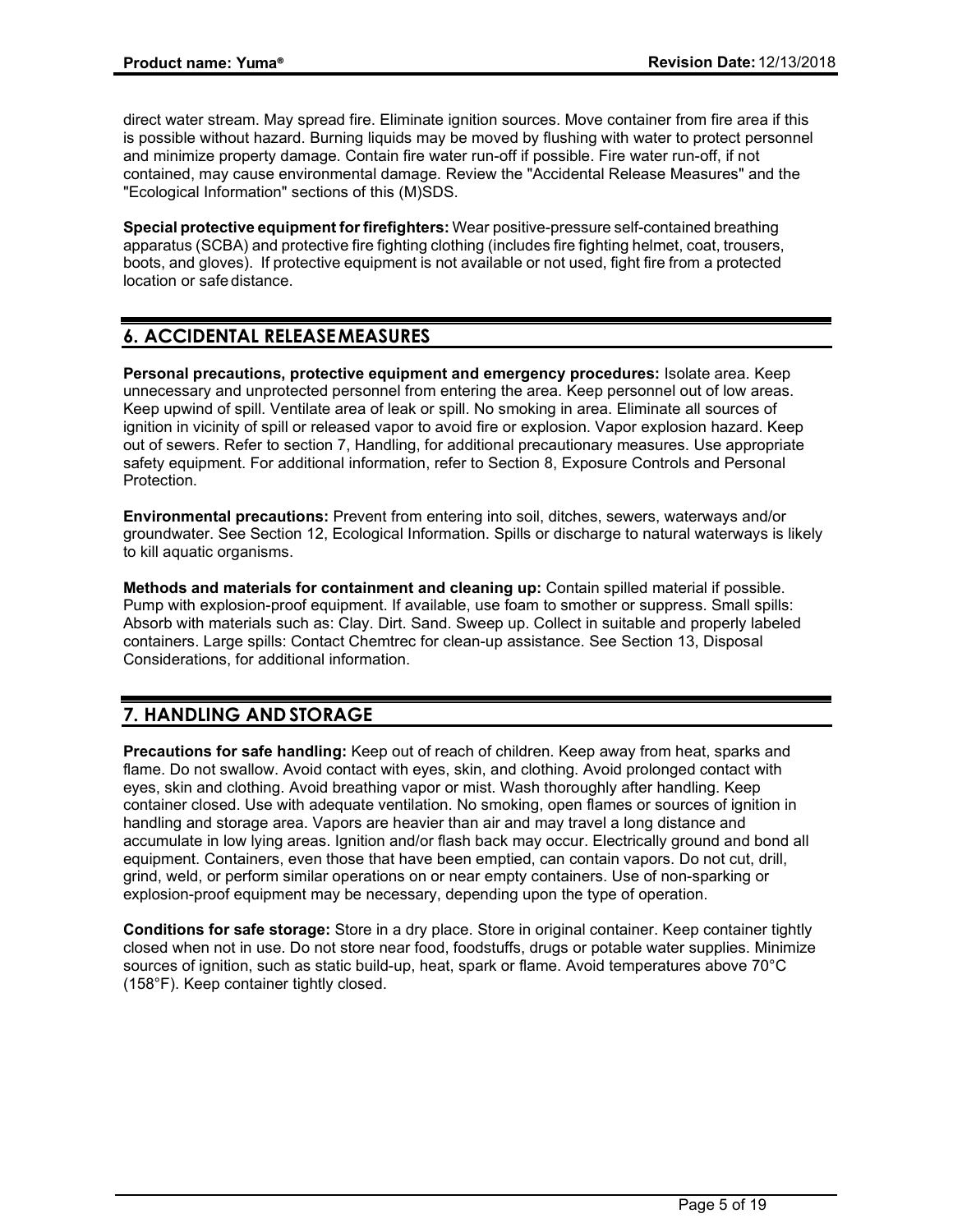# **8. EXPOSURE CONTROLS/PERSONALPROTECTION**

#### **Control parameters**

Exposure limits are listed below, if they exist.

| <b>Component</b>             | <b>Regulation</b> | Type of listing    | <b>Value/Notation</b> |
|------------------------------|-------------------|--------------------|-----------------------|
| Chlorpyrifos                 | <b>ACGIH</b>      | TWA Inhalable      | $0.1$ mg/m $3$        |
|                              |                   | fraction and vapor |                       |
|                              | <b>ACGIH</b>      | TWA                | SKIN, BEI             |
| Ethylhexanol                 | Dow IHG           | <b>TWA</b>         | 2 ppm                 |
|                              | Dow IHG           | TWA                | <b>SKIN</b>           |
| Solvent naphtha (petroleum), | Dow IHG           | TWA                | 100 mg/m3             |
| light arom                   |                   |                    |                       |
|                              | Dow IHG           | <b>STEL</b>        | 300 mg/m3             |
|                              | OSHA Z-1          | <b>TWA</b>         | 2,000 mg/m3 500 ppm   |
|                              | <b>ACGIH</b>      | <b>TWA</b>         | 200 mg/m3, total      |
|                              |                   |                    | hydrocarbon vapor     |
| 1,2,4-Trimethylbenzene       | <b>ACGIH</b>      | <b>TWA</b>         | 25 ppm                |
| 1,3,5-Trimethylbenzene       | <b>ACGIH</b>      | <b>TWA</b>         | 25 ppm                |
| Cumene                       | <b>ACGIH</b>      | TWA                | 50 ppm                |
|                              | OSHA Z-1          | <b>TWA</b>         | 245 mg/m3 50 ppm      |
|                              | OSHA Z-1          | TWA                | <b>SKIN</b>           |
|                              | OSHA P0           | <b>TWA</b>         | 245 mg/m3 50 ppm      |
| Xylene                       | <b>ACGIH</b>      | <b>TWA</b>         | BEI                   |
|                              | <b>ACGIH</b>      | <b>STEL</b>        | BEI                   |
|                              | OSHA Z-1          | <b>TWA</b>         | 435 mg/m3 100 ppm     |
|                              | <b>ACGIH</b>      | <b>TWA</b>         | 100 ppm               |
|                              | <b>ACGIH</b>      | <b>STEL</b>        | 150 ppm               |
|                              |                   |                    |                       |

RECOMMENDATIONS IN THIS SECTION ARE FOR MANUFACTURING, COMMERCIAL BLENDING AND PACKAGING WORKERS. APPLICATORS AND HANDLERS SHOULD SEE THE PRODUCT LABEL FOR PROPER PERSONAL PROTECTIVE EQUIPMENT AND CLOTHING.

#### **Biological occupational exposure limits**

| Components CAS-No. |           | Control<br>parameters   | <b>Biological</b><br>specimen | Sampling<br>time                                                | Permissible<br>concentration | <b>Basis</b>               |
|--------------------|-----------|-------------------------|-------------------------------|-----------------------------------------------------------------|------------------------------|----------------------------|
| Xylene             | 1330-20-7 | Methylhippuric<br>acids | Urine                         | End of shift (As<br>soon as possible creatine<br>after exposure | $1.5$ a/a                    | <b>ACHIH</b><br><b>BEI</b> |
|                    |           |                         |                               | ceases)                                                         |                              |                            |

# **Exposure controls**

**Engineering controls:** Use engineering controls to maintain airborne level below exposure limit requirements or guidelines. If there are no applicable exposure limit requirements or guidelines, use only with adequate ventilation. Local exhaust ventilation may be necessary for some operations.

#### **Individual protection measures**

**Eye/face protection:** Use chemical goggles. If exposure causes eye discomfort, use a fullface respirator.

#### **Skin protection**

**Hand protection:** Use gloves chemically resistant to this material. Examples of preferred glove barrier materials include: Chlorinated polyethylene. Neoprene. Nitrile/butadiene rubber ("nitrile" or "NBR"). Polyethylene. Ethyl vinyl alcohol laminate ("EVAL"). Examples of acceptable glove barrier materials include: Butyl rubber. Natural rubber ("latex"). Polyvinyl chloride ("PVC" or "vinyl"). Viton. NOTICE: The selection of a specific glove for a particular application and duration of use in a workplace should also take into account all relevant workplace factors such as, but not limited to: Other chemicals which may be handled, physical requirements (cut/puncture protection, dexterity, thermal protection), potential body reactions to glove materials, as well as the instructions/specifications provided by the glove supplier.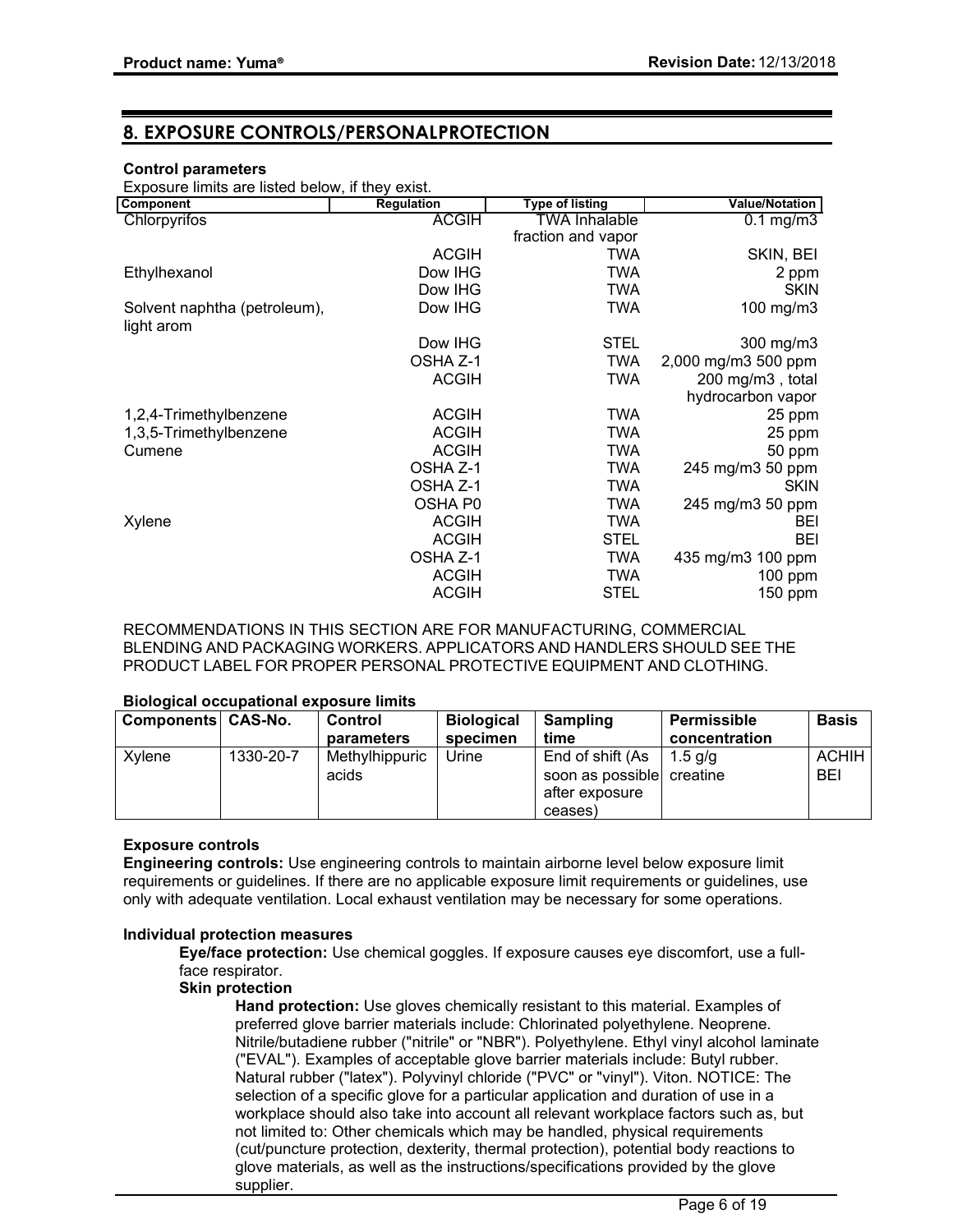**Other protection:** Use protective clothing chemically resistant to this material. Selection of specific items such as face shield, boots, apron, or full body suit will depend on the task.

**Respiratory protection:** Respiratory protection should be worn when there is a potential to exceed the exposure limit requirements or guidelines. If there are no applicable exposure limit requirements or guidelines, use an approved respirator. Selection of air-purifying or positivepressure supplied-air will depend on the specific operation and the potential airborne concentration of the material. For emergency conditions, use an approved positive-pressure self-contained breathing apparatus. In confined or poorly ventilated areas, use an approved self-contained breathing apparatus or positive pressure air line with auxiliary self-contained air supply.

The following should be effective types of air-purifying respirators: Organic vapor cartridge with a particulate pre-filter.

# **9. PHYSICAL AND CHEMICALPROPERTIES**

| <b>Appearance</b>                                 |                                                   |
|---------------------------------------------------|---------------------------------------------------|
| <b>Physical state</b>                             | Liquid.                                           |
| Color                                             | Red                                               |
| Odor                                              | Aromatic                                          |
| <b>Odor Threshold</b>                             | No data available                                 |
| рH                                                | 4.3 pH Electrode                                  |
| <b>Melting point/range</b>                        | Not applicable                                    |
| <b>Freezing point</b>                             | No test data available                            |
| Boiling point (760 mmHg)                          | 143 °C (289 °F) Literature (solvent)              |
| <b>Flash point</b>                                | closed cup 41 °C (106 °F) Tag Closed Cup ASTM D56 |
| <b>Evaporation Rate (Butyl Acetate</b><br>$= 1$   | No test data available                            |
| Flammability (solid, gas)                         | Not Applicable                                    |
| <b>Lower explosion limit</b>                      | $1\%$ vol                                         |
| <b>Upper explosion limit</b>                      | 6 % vol Literature Aromatic 100                   |
| <b>Vapor Pressure</b>                             | No test data available                            |
| <b>Relative Vapor Density (air = 1)</b>           | No test data available                            |
| <b>Relative Density (water = 1)</b>               | No data available                                 |
| <b>Water solubility</b>                           | Literature emulsifiable                           |
| <b>Partition coefficient: n-</b><br>octanol/water | No data available                                 |
| <b>Auto-ignition temperature</b>                  | No test data available                            |
| <b>Decomposition temperature</b>                  | No test data available                            |
| <b>Dynamic Viscosity</b>                          | 3.2 mPa.s at 20 °C (68 °F)                        |
| <b>Kinematic Viscosity</b>                        | No test data available                            |
| <b>Explosive properties</b>                       | No test data available                            |
| <b>Oxidizing properties</b>                       | No test data available                            |
| <b>Liquid Density</b>                             | 1.074 g/cm3 at 20 $^{\circ}$ C (68 $^{\circ}$ F)  |
| Molecular weight                                  | No data available                                 |

NOTE: The physical data presented above are typical values and should not be construed as a specification.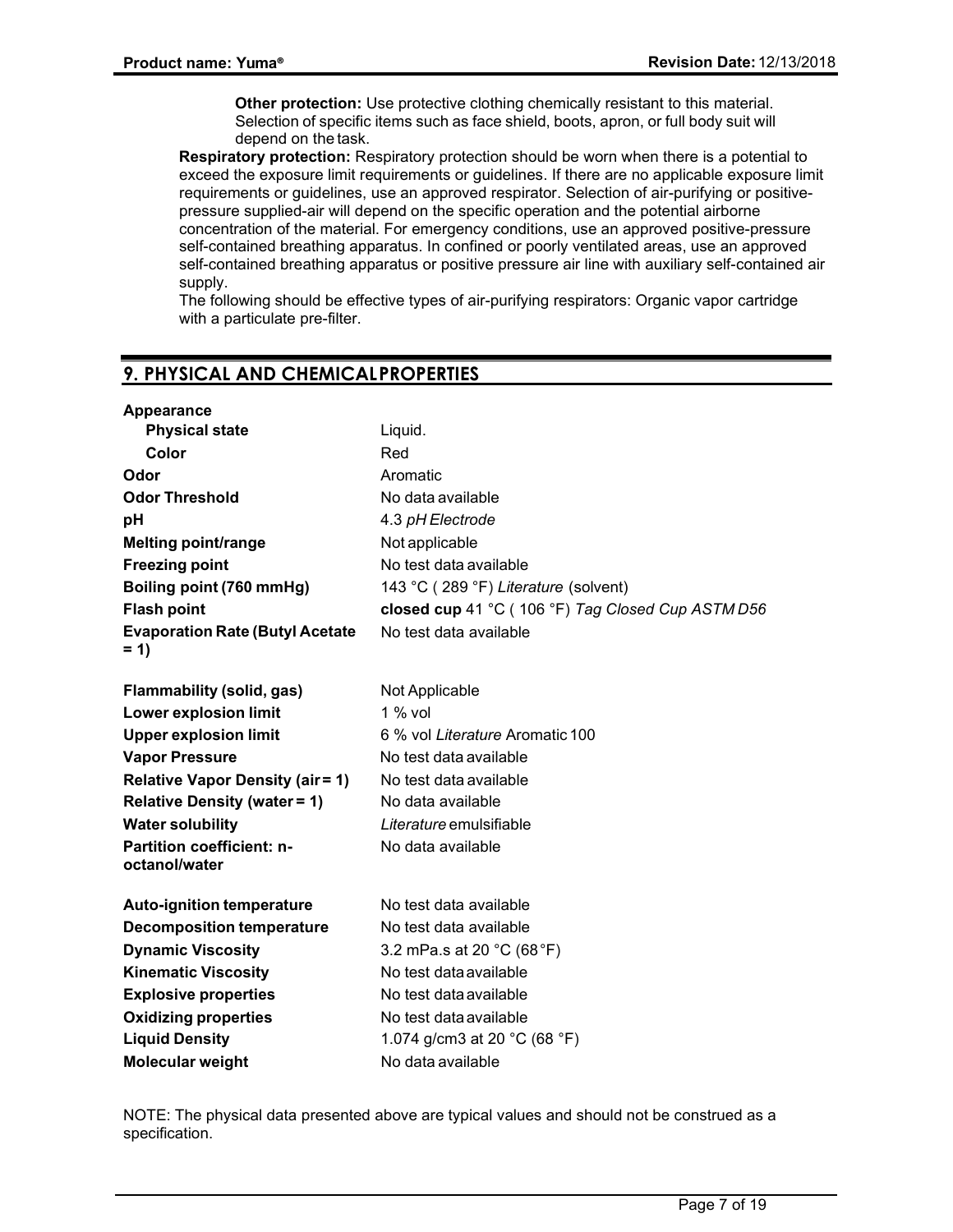# **10. STABILITY AND REACTIVITY**

**Reactivity:** No data available

**Chemical stability:** Unstable at elevated temperatures.

**Possibility of hazardous reactions:** Polymerization will not occur.

**Conditions to avoid:** Avoid temperatures above 70°C (158°F) Active ingredient decomposes at elevated temperatures. Generation of gas during decomposition can cause pressure in closed systems.

**Incompatible materials:** Avoid contact with oxidizing materials. Avoid contact with: Bases. Strong acids.

**Hazardous decomposition products:** Decomposition products depend upon temperature, air supply and the presence of other materials. Decomposition products can include and are not limited to: Hydrogen chloride. Organic sulfides. Sulfur dioxide. Toxic gases are released duringdecomposition.

# **11. TOXICOLOGICAL INFORMATION**

*Toxicological information appears in this section when such data is available.*

#### **Acute toxicity**

### **Acute oral toxicity**

Moderate toxicity if swallowed. Small amounts swallowed incidentally as a result of normal handling operations are not likely to cause injury; however, swallowing larger amounts may cause injury. Observations in animals include: Tremors.

For similarmaterial(s): LD50, Rat, 300mg/kg

# **Acute dermal toxicity**

Prolonged skin contact is unlikely to result in absorption of harmful amounts.

For similar material(s): LD50, Rabbit, > 5,000 mg/kg

#### **Acute inhalation toxicity**

Prolonged excessive exposure to mist may cause serious adverse effects, even death. Vapor concentrations are attainable which could be hazardous on single exposure. Symptoms may include headache, dizziness and drowsiness, progressing to incoordination and unconsciousness. May cause respiratory irritation and central nervous system depression. Observations in animals include: Tremors. Excessive exposure may produce organophosphate type cholinesterase inhibition.

For similar material(s): LC50, Rat, 4 Hour, dust/mist, 2.7 mg/l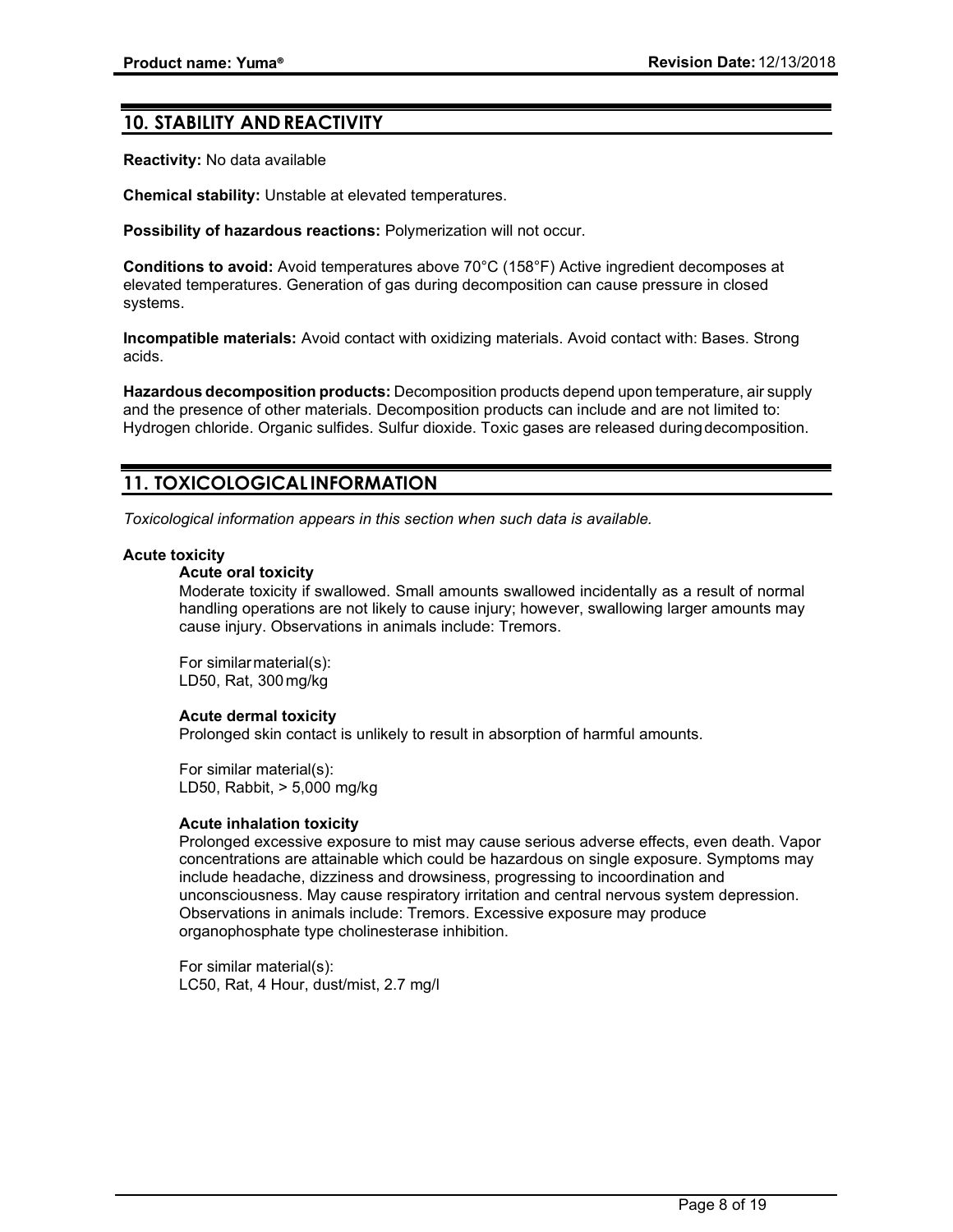#### **Skin Corrosion/Irritation**

Brief contact may cause slight skin irritation with local redness. Effects may be slow to heal. Prolonged contact may cause skin irritation, even a burn. May cause drying and flaking of the skin.

# **Serious eye damage/eye irritation**

May cause moderate eye irritation. Corneal injury is unlikely. Vapor may cause eye irritation experienced as mild discomfort and redness.

# **Sensitization**

For similar material(s):

A test in guinea pigs indicated that this product may have weak skin sensitization potential. However, experience in the manufacture and use of this product has not provided evidence for skin sensitizing properties.

For respiratory sensitization: No relevant data found.

# **Specific Target Organ Systemic Toxicity (Single Exposure)**

May cause respiratory irritation.

May cause drowsiness or dizziness.

### **Specific Target Organ Systemic Toxicity (Repeated Exposure)**

For the active ingredient(s):

Excessive exposure may produce organophosphate type cholinesterase inhibition. Signs and symptoms of excessive exposure to active ingredient may be headache, dizziness, incoordination, muscle twitching, tremors, nausea, abdominal cramps, diarrhea, sweating, pinpoint pupils, blurred vision, salivation, tearing, tightness in chest, excessive urination, convulsions. In animals, effects have been reported on the following organs: Adrenal gland. Dose levels producing these effects were many times higher than any dose levels expected from exposure due to use.

For the solvent(s): In animals, effects have been reported on the following organs: Blood. Kidney. Liver. Respiratory tract. Spleen. Cataracts were observed in rats exposed to cumene vapors.

#### **Carcinogenicity**

Active ingredient did not cause cancer in laboratory animals.

For the minor component(s): Has caused cancer in laboratory animals. There is no evidence that these findings are relevant to humans.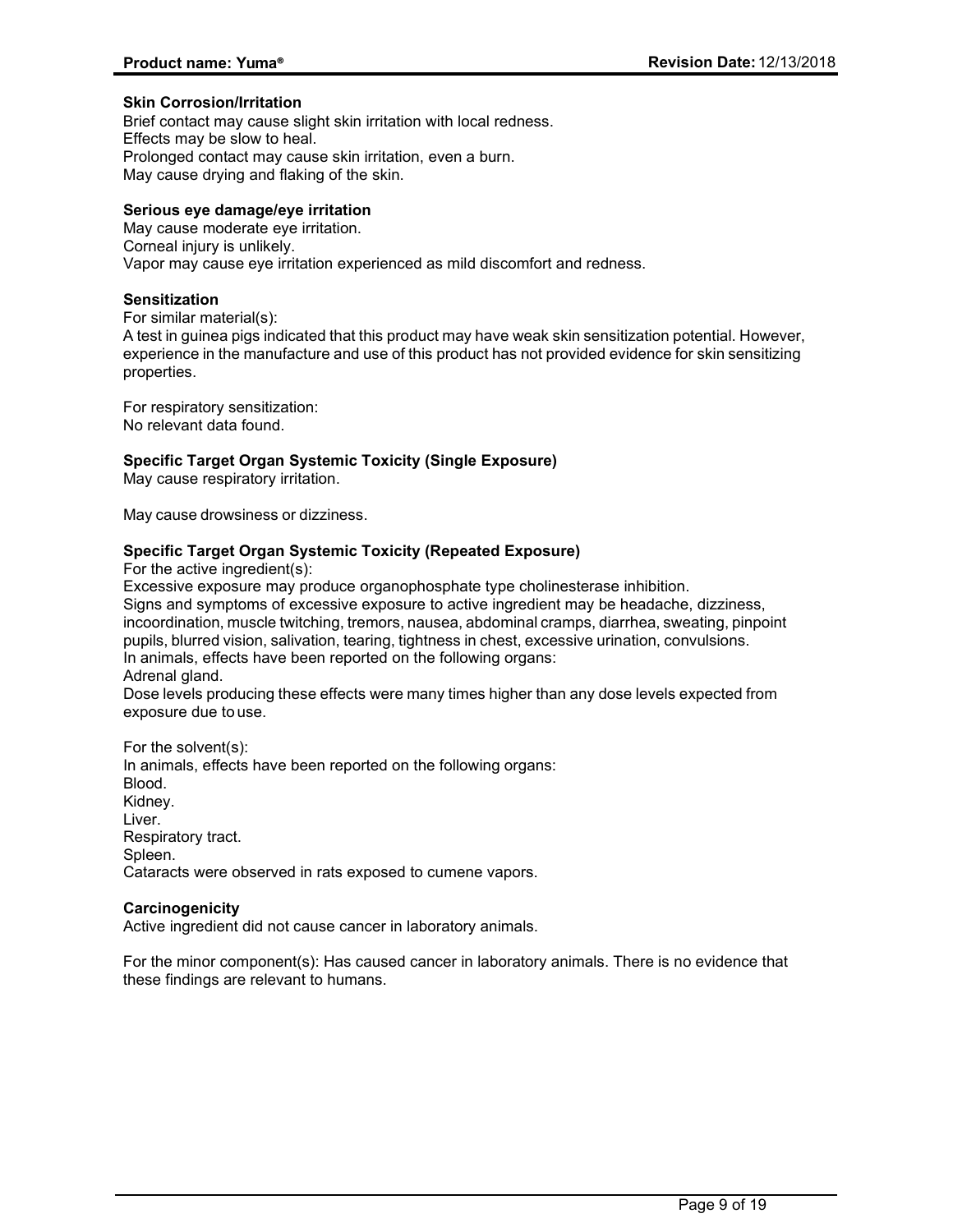#### **Teratogenicity**

For the active ingredient(s): Has been toxic to the fetus in laboratory animals at doses toxic to the mother. Did not cause birth defects in laboratory animals.

Based on information for component(s): Has been toxic to the fetus in laboratory animals at doses toxic to the mother. Has caused birth defects in laboratory animals only at doses toxic to the mother.

#### **Reproductive toxicity**

Chlorpyrifos did not interfere with fertility in reproduction studies in laboratory animals. Some evidence of toxicity to the offspring occurred, but only at a dose high enough to produce significant toxicity to the parent animals. For the solvent(s): In laboratory animal studies, effects on reproduction have been seen only at doses that produced significant toxicity to the parent animals.

#### **Mutagenicity**

Based on a majority of negative data and some equivocal or marginally positive results, active ingredient is considered to have minimal genetic toxicity potential.

For the component(s) tested: In vitro genetic toxicity studies were negative. Animal genetic toxicity studies were negative.

#### **Aspiration Hazard**

May be fatal if swallowed and enters airways.

| Carcinogenicity<br><b>Component</b> |                     |                                                                       |
|-------------------------------------|---------------------|-----------------------------------------------------------------------|
| <b>Cumene</b>                       | List<br><b>IARC</b> | <b>Classification</b><br>Group 2B: Possibly carcinogenic to<br>humans |
|                                     | US NTP              | Reasonable anticipated to be a<br>human carcinogen                    |

# **12. ECOLOGICAL INFORMATION**

*Ecotoxicological information appears in this section when such data is available.*

#### **Toxicity**

#### **Chlorpyrifos**

#### **Acute toxicity to fish**

Material is very highly toxic to aquatic organisms on an acute basis (LC50/EC50 <0.1 mg/L in the most sensitivespecies).

LC50, Oncorhynchus mykiss (rainbow trout), 96 Hour, 0.003 mg/l

#### **Acute toxicity to aquatic invertebrates**

EC50, Daphnia magna (Water flea), 48 Hour, 0.00068 mg/l

#### **Acute toxicity to algae/aquatic plants**

EC50, Skeletonema costatum (marine diatom), 96 Hour, Growth inhibition (cell density reduction), 0.255 - 0.328mg/l

#### **Toxicity to bacteria**

EC50, activated sludge, > 100 mg/l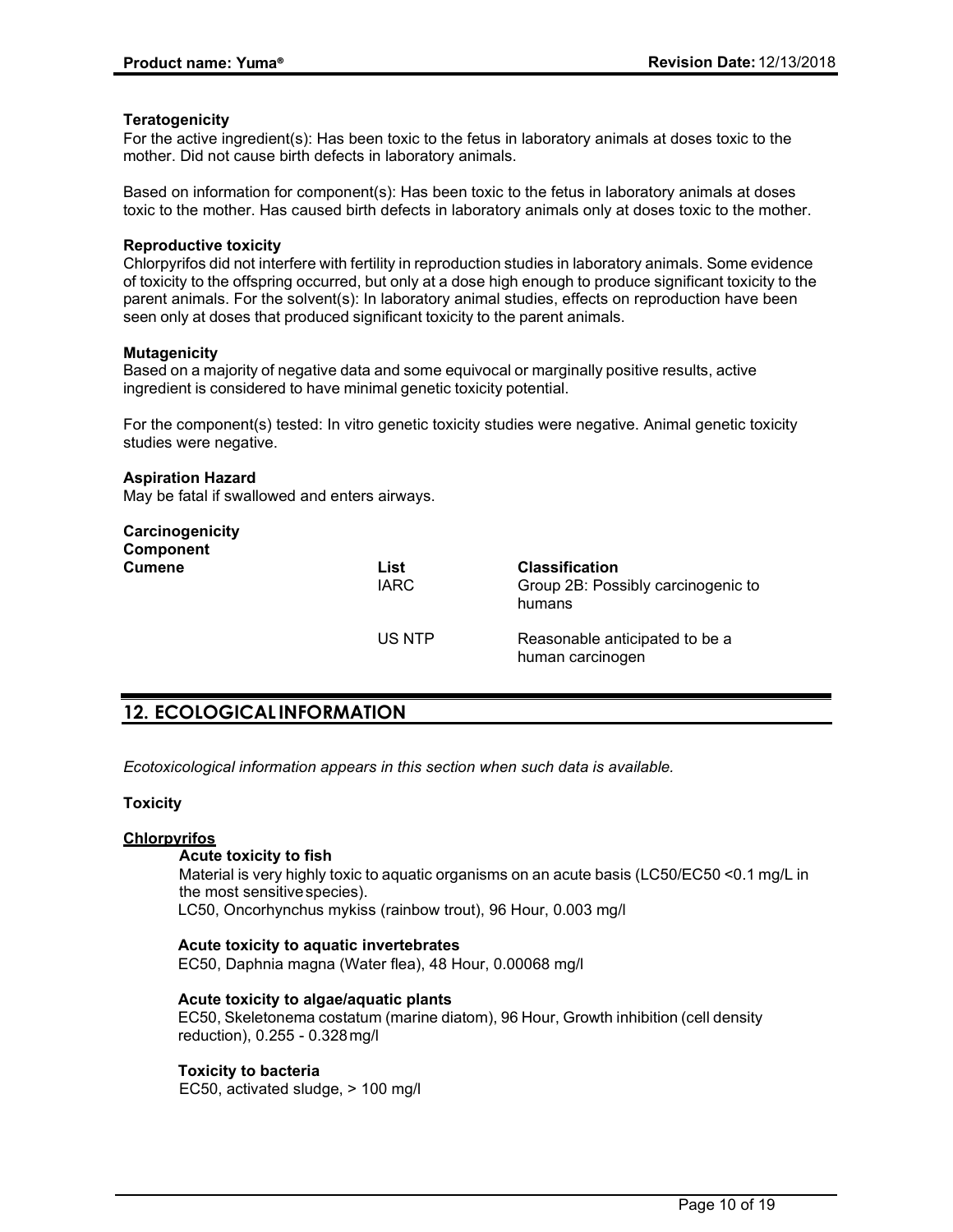#### **Chronic toxicity to fish**

NOEC, Pimephales promelas (fathead minnow), 216 d, 0.000568 mg/l MATC (Maximum Acceptable Toxicant Level), Pimephales promelas (fathead minnow), 216 d, 0.00226 - 0.00325 mg/l

### **Chronic toxicity to aquatic invertebrates**

NOEC, Daphnia magna (Water flea), number of offspring, 0.000056 mg/l MATC (Maximum Acceptable Toxicant Level), Daphnia magna (Water flea), number of offspring, 0.000075 mg/l

### **Toxicity to Above Ground Organisms**

Material is highly toxic to birds on a dietary basis (LC50 between 50 and 500 ppm). oral LD50, Other, 122mg/kg bodyweight. dietary LC50, Colinus virginianus (Bobwhite quail), 8 d, 423mg/kg diet. oral LD50, Apis mellifera (bees), 48 Hour, 0.36micrograms/bee contact LD50, Apis mellifera (bees), 48 Hour, 0.070micrograms/bee

#### **Toxicity to soil-dwelling organisms**

LC50, Eisenia fetida (earthworms), 14 d, 129 mg/kg

### **Ethylhexanol**

### **Acute toxicity to fish**

Material is slightly toxic to aquatic organisms on an acute basis (LC50/EC50 between 10 and 100 mg/L in the most sensitive species tested).

LC50, Oncorhynchus mykiss (rainbow trout), 96 Hour, 32 - 37 mg/l

LC50, Fathead minnow (Pimephales promelas), 96 Hour, 28.2 mg/l, OECD Test Guideline 203

#### **Acute toxicity to aquatic invertebrates**

LC50, Daphnia magna (Water flea), 48 Hour, 35.2 mg/l, OECD Test Guideline 202 EC50, Daphnia magna (Water flea), 48 Hour, 39 mg/l, OECD Test Guideline 202 or Equivalent

#### **Acute toxicity to algae/aquatic plants**

ErC50, Pseudokirchneriella subcapitata (green algae), 72 Hour, Growth rate inhibition, 11.5 mg/l, OECD Test Guideline 201 or Equivalent

#### **Toxicity to bacteria**

EC50, Bacteria, 16 Hour, 256 - 320 mg/l

#### **Solvent naphtha (petroleum), light arom**

# **Acute toxicity to fish**

Material is moderately toxic to aquatic organisms on an acute basis (LC50/EC50 between 1 and 10 mg/L in the most sensitive species tested).

LC50, Oncorhynchus mykiss (rainbow trout), static test, 96 Hour, 9.22 mg/l, OECD Test Guideline 203 orEquivalent

# **Toxicity to Above Ground Organisms**

Material is practically non-toxic to birds on an acute basis (LD50 > 2000 mg/kg). Material is practically non-toxic to birds on a dietary basis (LC50 > 5000 ppm). dietary LC50, Colinus virginianus (Bobwhite quail), 8 d, > 6500mg/kg diet. oral LD50, Colinus virginianus (Bobwhite quail), 21 d, > 2150mg/kg bodyweight.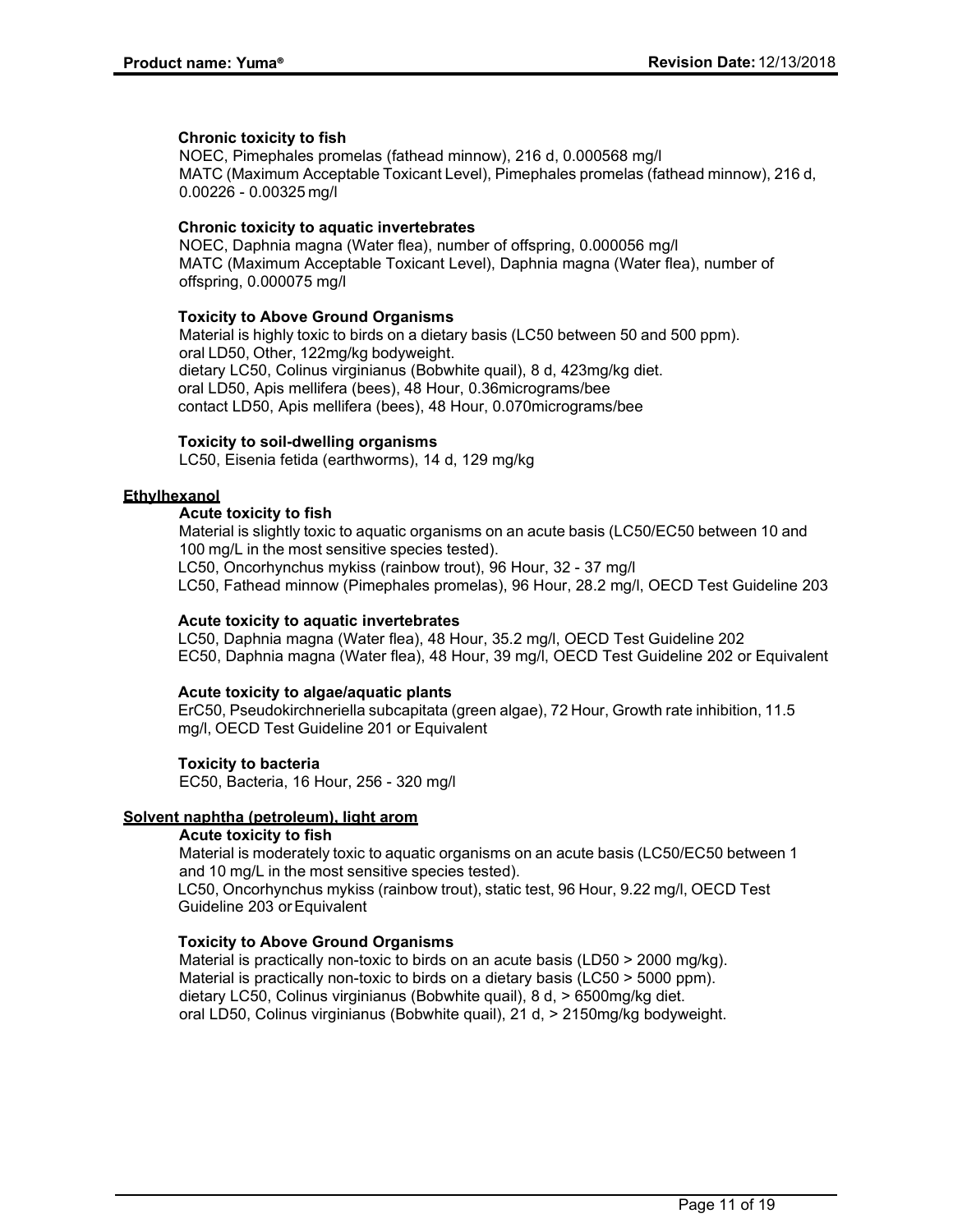### **1,2,4-Trimethylbenzene**

#### **Acute toxicity to fish**

Material is moderately toxic to aquatic organisms on an acute basis (LC50/EC50 between 1 and 10 mg/L in the most sensitive species tested).

LC50, Pimephales promelas (fathead minnow), flow-through test, 96 Hour, 7.7 mg/l

#### **Acute toxicity to aquatic invertebrates**

EC50, Daphnia magna (Water flea), 48 Hour, 3.6 mg/l

#### **Acute toxicity to algae/aquatic plants**

EC50, Desmodesmus subspicatus (green algae), 96 Hour, 2.356 mg/l

### **1,3,5-Trimethylbenzene**

# **Acute toxicity to fish**

Material is moderately toxic to aquatic organisms on an acute basis (LC50/EC50 between 1 and 10 mg/L in the most sensitive species tested). LC50, Carassius auratus (goldfish), flow-through test, 96 Hour, 12.5 mg/l, Method Not Specified.

#### **Acute toxicity to aquatic invertebrates**

EC50, Daphnia magna (Water flea), Static, 48 Hour, 6 mg/l, OECD Test Guideline 202 or **Equivalent** 

### **Acute toxicity to algae/aquatic plants**

EbC50, Desmodesmus subspicatus (green algae), 48 Hour, Biomass, 25 mg/l, OECD Test Guideline 201 orEquivalent

### **Chronic toxicity to aquatic invertebrates**

NOEC, Daphnia magna (Water flea), semi-static test, 21 d, number of offspring, 0.4 mg/l

#### **Cumene**

#### **Acute toxicity to fish**

Material is moderately toxic to aquatic organisms on an acute basis (LC50/EC50 between 1 and 10 mg/L in the most sensitive species tested).

LC50, Oncorhynchus mykiss (rainbow trout), semi-static test, 96 Hour, 2.7 mg/l, OECD Test Guideline 203 orEquivalent

#### **Acute toxicity to aquatic invertebrates**

EC50, Daphnia magna (Water flea), static test, 48 Hour, 4.0 mg/l, OECD Test Guideline 202 or Equivalent

#### **Acute toxicity to algae/aquatic plants**

EbC50, Pseudokirchneriella subcapitata (green algae), static test, 72 Hour, Biomass, 2.6 mg/l, OECD Test Guideline 201 orEquivalent

#### **Chronic toxicity to aquatic invertebrates**

NOEC, Daphnia magna (Water flea), semi-static test, 21 d, number of offspring, 0.35 mg/l

#### **Toxicity to Above Ground Organisms**

oral LD50, redwing blackbird (Agelaius phoeniceus), > 98 mg/kg

#### **Xylene**

# **Acute toxicity to fish**

Material is moderately toxic to aquatic organisms on an acute basis (LC50/EC50 between 1 and 10 mg/L in the most sensitive species tested).

LC50, Oncorhynchus mykiss (rainbow trout), semi-static test, 96 Hour, 2.6 mg/l, OECD Test Guideline 203 orEquivalent

#### **Acute toxicity to aquatic invertebrates**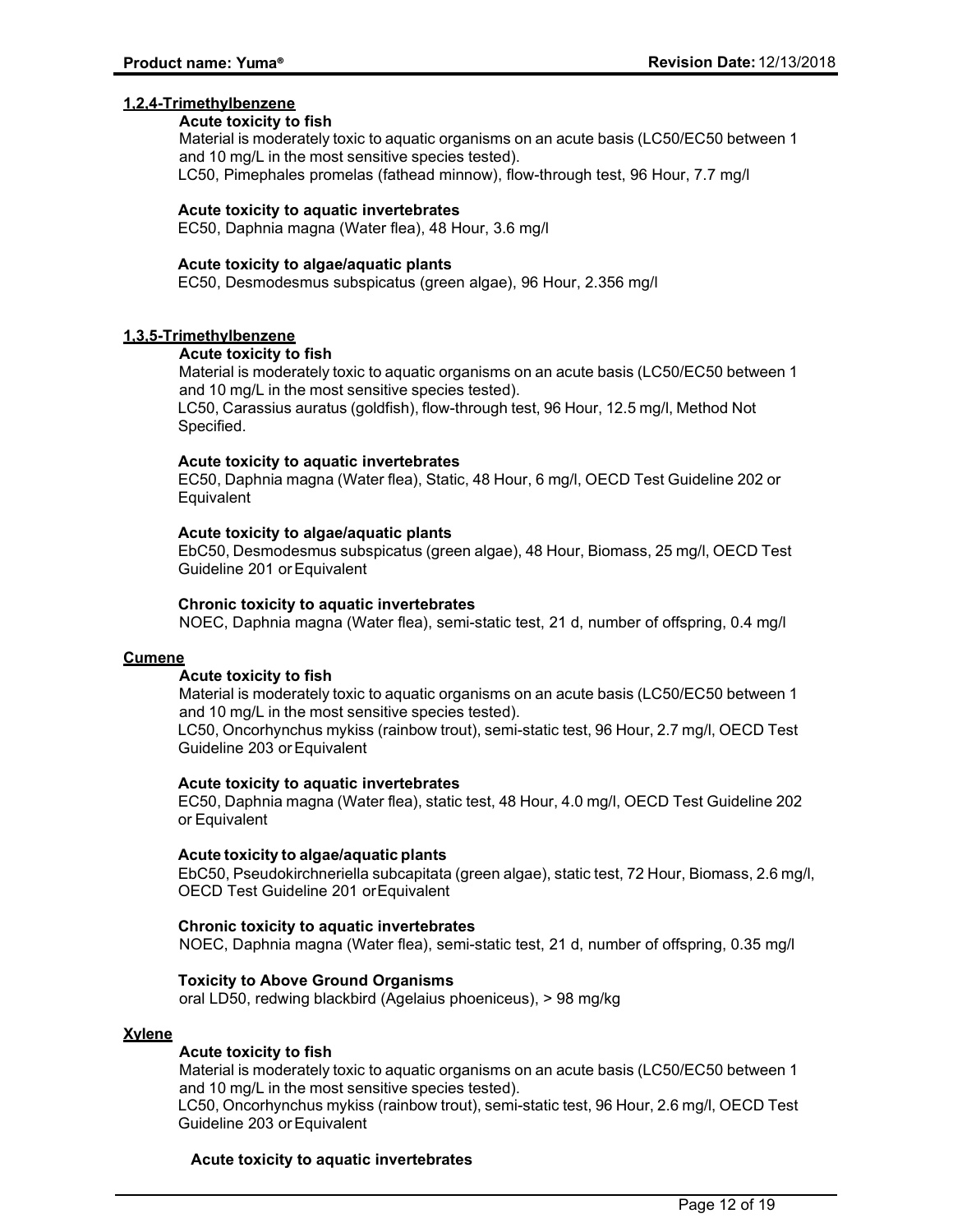IC50, Daphnia magna (Water flea), 24 Hour, 1 - 4.7 mg/l, OECD Test Guideline 202 or **Equivalent** 

#### **Acute toxicity to algae/aquatic plants**

ErC50, Pseudokirchneriella subcapitata (algae), Static, 73 Hour, Growth rate, 4.36 mg/l, OECD Test Guideline 201 orEquivalent NOEC, Pseudokirchneriella subcapitata (green algae), 73 Hour, Growth rate, 0.44 mg/l, OECD Test Guideline 201 orEquivalent

#### **Chronic toxicity to fish**

NOEC, Oncorhynchus mykiss (rainbow trout), flow-through, 56 d, mortality, > 1.3 mg/l

#### **Persistence and degradability**

#### **Chlorpyrifos**

**Biodegradability:** Biodegradation under aerobic laboratory conditions is below detectable limits (BOD20 or BOD28/ThOD < 2.5%). 10-day Window: Fail **Biodegradation:** 22 % **Exposure time:** 28 d **Method:** OECD Test Guideline 301D or Equivalent

# **Biological oxygen demand (BOD)**

| <b>Incubation</b><br>Time | <b>BOD</b> |
|---------------------------|------------|
| 5 d                       | 0.000%     |

### **Stability in Water (1/2-life)**

Hydrolysis, half-life, 72 d

#### **Photodegradation**

**Test Type:** Half-life (indirect photolysis) **Sensitizer:** OH radicals **Atmospheric half-life:** 1.4 Hour **Method:** Estimated.

#### **Ethylhexanol**

**Biodegradability:** Material is readily biodegradable. Passes OECD test(s) for ready biodegradability. Material is ultimately biodegradable (reaches > 70% mineralization in OECD test(s) for inherent biodegradability). 10-day Window: Not applicable **Biodegradation:** > 95 % **Exposure time:** 5 d **Method:** OECD Test Guideline 302B or Equivalent 10- day Window: Pass **Biodegradation:** 68 % **Exposure time:** 17 d **Method:** OECD Test Guideline 301B or Equivalent

**Theoretical Oxygen Demand:** 2.95 mg/mg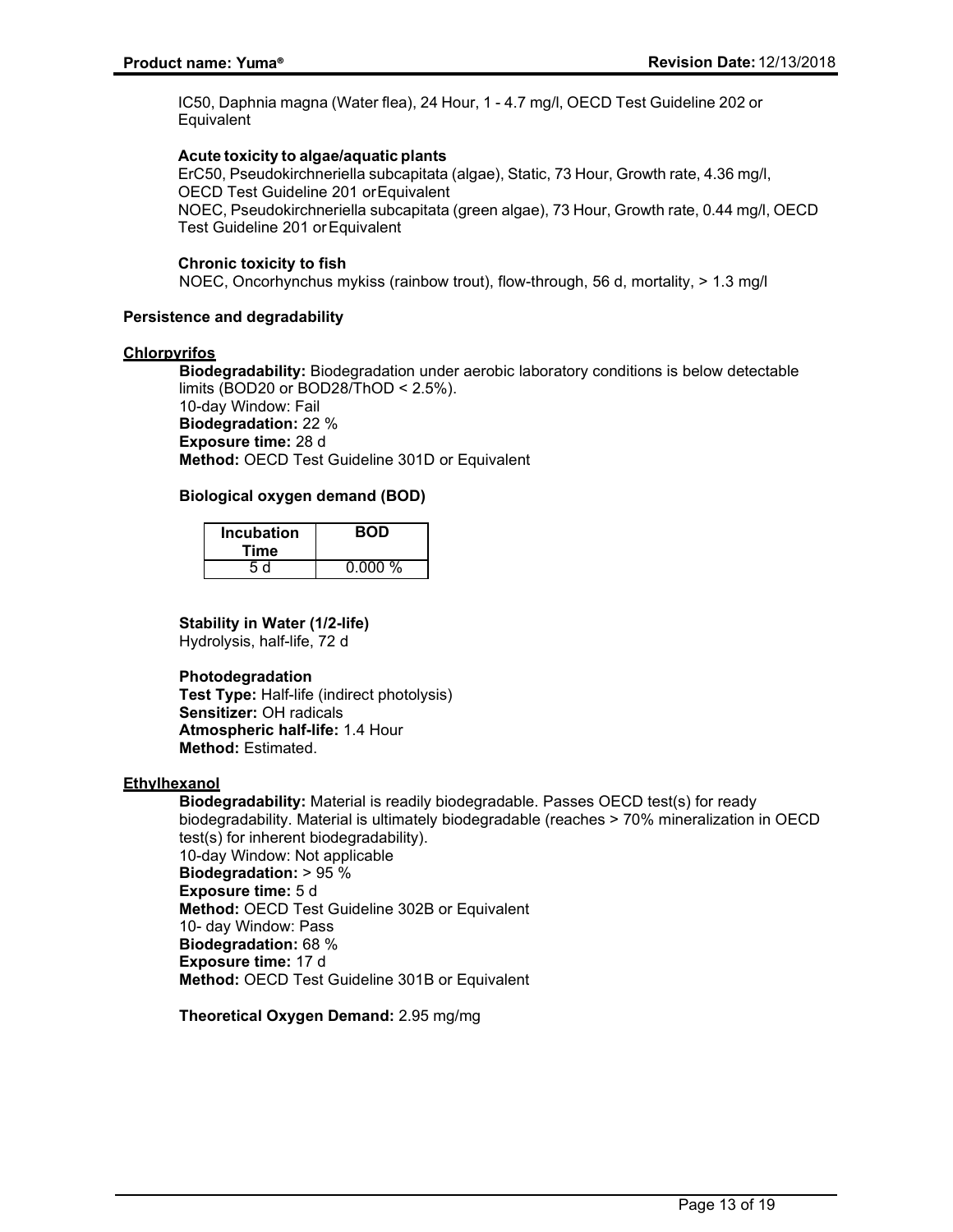**Chemical Oxygen Demand:** 2.70 mg/mg

**Biological oxygen demand (BOD)**

| <b>Incubation</b><br>Time | <b>BOD</b> |
|---------------------------|------------|
| 5 d                       | $26 - 70%$ |
| 10d                       | 75 - 81 %  |
| 20 Y                      | $86 - 87%$ |

#### **Photodegradation**

**Test Type:** Half-life (indirect photolysis) **Sensitizer:** OH radicals **Atmospheric half-life:** 9.7 Hour **Method:** Estimated.

### **Solvent naphtha (petroleum), light arom**

**Biodegradability:** For the major component(s): Biodegradation under aerobic static laboratory conditions is high (BOD20 or BOD28/ThOD > 40%). For some component(s): Biodegradation under aerobic static laboratory conditions is low (BOD20 or BOD28/ThOD between 2.5 and 10%).

### **1,2,4-Trimethylbenzene**

**Biodegradability:** Material is ultimately biodegradable (reaches >70% mineralization in OECD test(s) for inherent biodegradability).

**Biodegradation:** 100% Exposure time: 1 d

**Theoretical Oxygen Demand:** 3.19 mg/mg

#### **Photodegradation**

**Test Type:** Half-life (indirect photolysis) **Sensitizer:** OH radicals **Atmospheric half-life:** 0.641 d **Method:** Estimated.

#### **1,3,5-Trimethylbenzene**

**Biodegradability:** Based on stringent OECD test guidelines, this material cannot be considered as readily biodegradable; however, these results do not necessarily mean that the material is not biodegradable under environmental conditions. 10-day Window: Not applicable **Biodegradation:** 0 % **Exposure time:** 28 d **Method:** OECD Test Guideline 301C or Equivalent 10- day Window: Not applicable **Biodegradation:** 50 % **Exposure time:** 4.4 d **Method:** Calculated.

**Theoretical Oxygen Demand:** 3.19 mg/mg

**Photodegradation Test Type:** Half-life (indirect photolysis) **Sensitizer:** OH radicals **Atmospheric half-life:** 3.7 Hour **Method:** Estimated.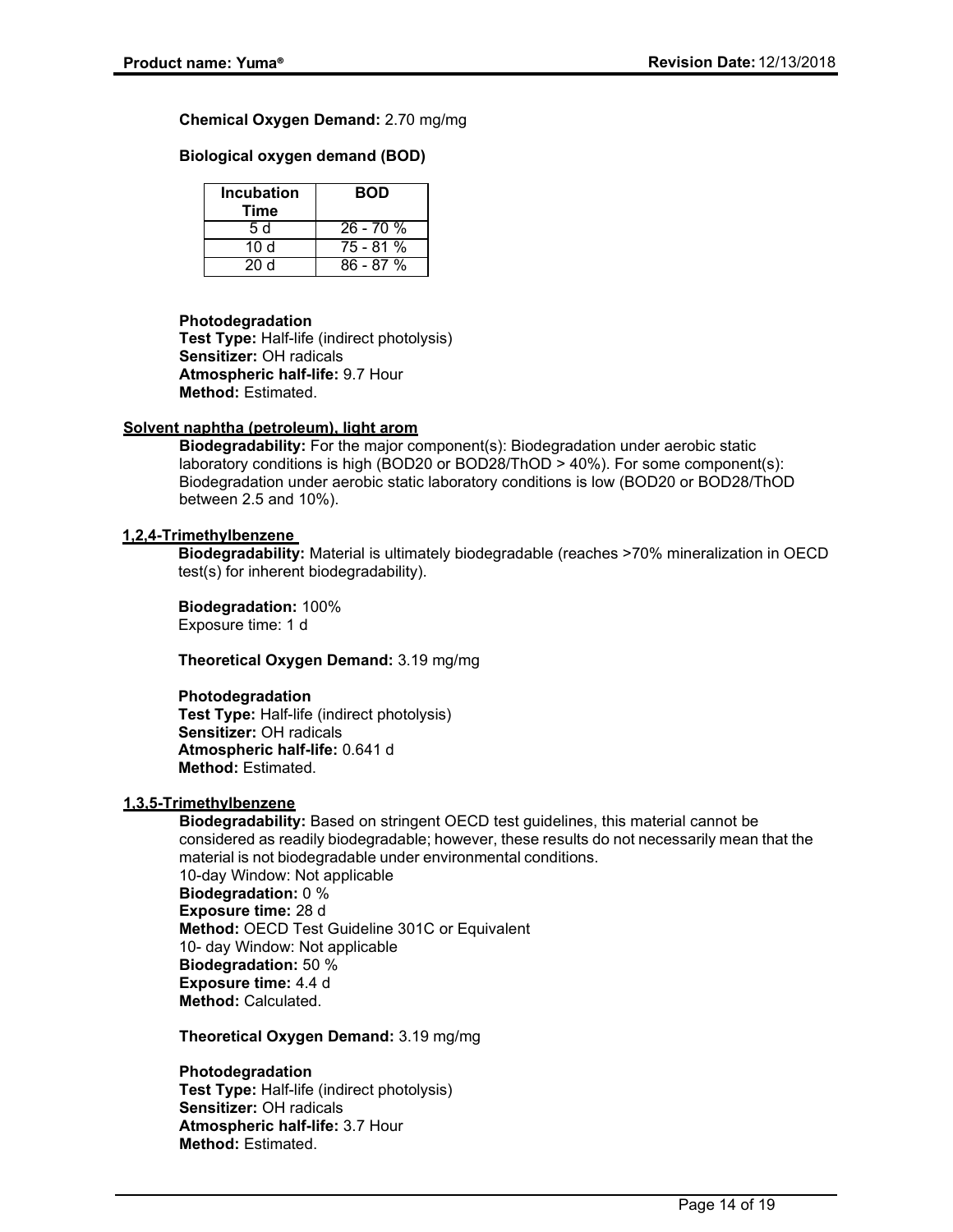#### **Cumene**

**Biodegradability:** Material is readily biodegradable. Passes OECD test(s) for ready biodegradability. 10-day Window: Pass **Biodegradation:** 70% **Exposure time:** 20 d **Method:** OECD Test Guideline 301D or Equivalent

**Theoretical Oxygen Demand:** 3.20 mg/mg Estimated.

### **Biological oxygen demand (BOD)**

| <b>Incubation</b><br>Time | <b>BOD</b> |
|---------------------------|------------|
| 5 d                       | 40%        |
| 10d                       | 62%        |
| 20d                       | 70%        |

#### **Photodegradation**

**Test Type:** Half-life (indirect photolysis) **Sensitizer:** OH radicals **Atmospheric half-life:** 1.55 d **Method:** Estimated.

#### **Xylene**

**Biodegradability:** Material is expected to be readily biodegradable. 10- day Window: Pass **Biodegradation:** > 60 % **Exposure time:** 10 d **Method:** OECD Test Guideline 301F or Equivalent

**Theoretical Oxygen Demand:** 3.17 mg/mg

#### **Biological oxygen demand (BOD)**

| <b>Incubation</b><br>Time | <b>BOD</b> |
|---------------------------|------------|
| 5 d                       | 37.000 %   |
| 10 d                      | 58.000 %   |
| 20d                       | 72.000 %   |

#### **Photodegradation**

**Test Type:** Half-life (indirect photolysis) **Sensitizer:** OH radicals **Atmospheric half-life:** 19.7 Hour **Method:** Estimated.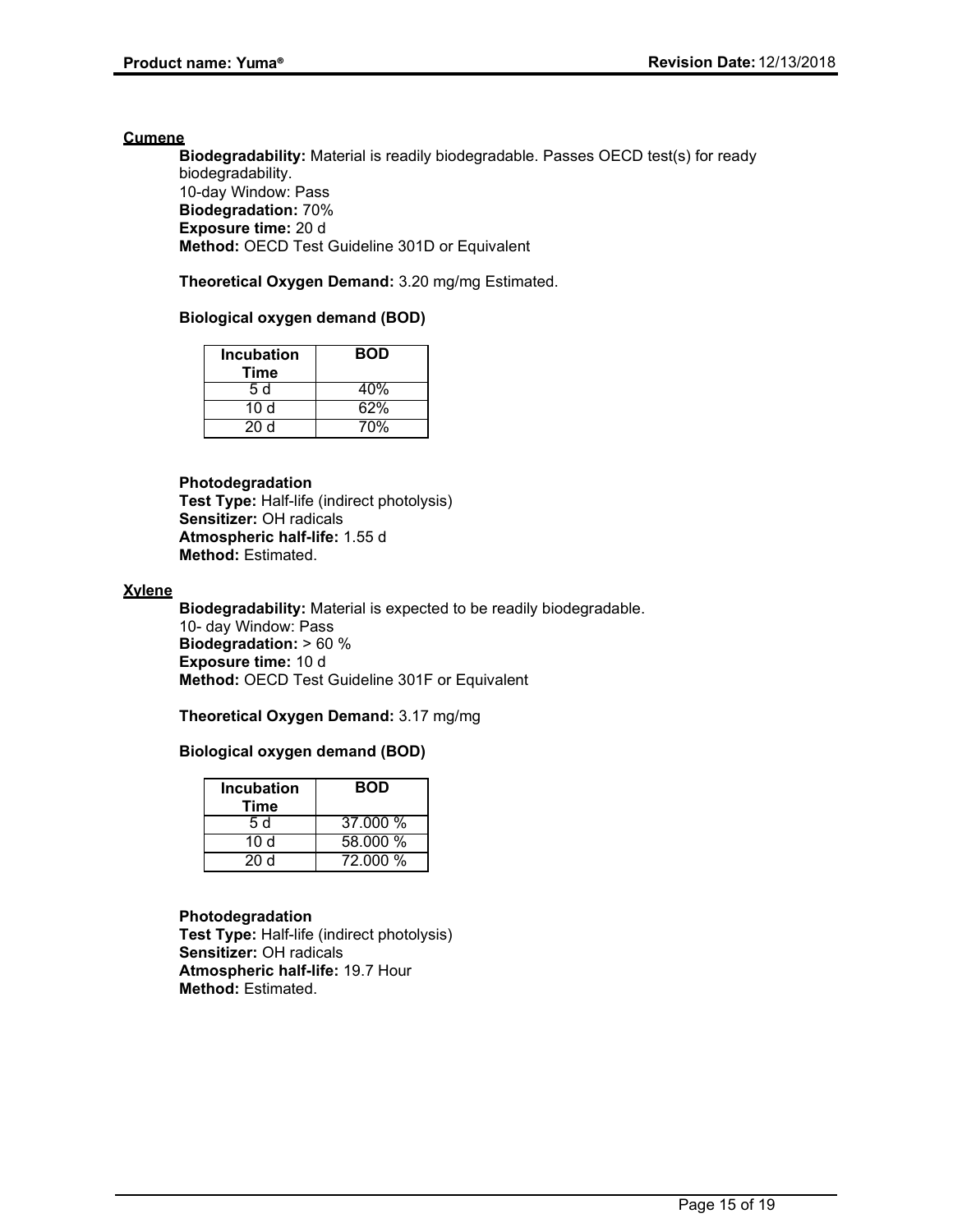#### **Bioaccumulative potential**

#### **Chlorpyrifos**

**Bioaccumulation:** Bioconcentration potential is moderate (BCF between 100 and 3000 or Log Pow between 3 and 5).

**Partition coefficient: n-octanol/water(log Pow): 4.7 at 20 °C Estimated.** 

#### **Ethylhexanol**

**Bioaccumulation:** Bioconcentration potential is moderate (BCF between 100 and 3000 or Log Pow between 3 and 5).

**Partition coefficient: n-octanol/water(log Pow):** 3.1 Measured

#### **Solvent naphtha (petroleum), light arom**

**Bioaccumulation:** For the major component(s): Bioconcentration potential is moderate (BCF between 100 and 3000 or Log Pow between 3 and 5). For the minor component(s): Bioconcentration potential is low (BCF < 100 or Log Pow < 3).

#### **1,2,4-Trimethylbenzene**

**Bioaccumulation:** Bioconcentration potential is moderate (BCF between 100 and 3000 or Log Pow between 3 and 5). **Partition coefficient: n-octanol/water(log Pow):** 3.63 Measured **Bioconcentration factor (BCF):** 33 - 275 Cyprinus carpio (Carp) 56 d Measured

#### **1,3,5-Trimethylbenzene**

**Bioaccumulation:** Bioconcentration potential is moderate (BCF between 100 and 3000 or Log Pow between 3 and 5). **Partition coefficient: n-octanol/water(log Pow):** 3.42 Measured

**Bioconcentration factor (BCF):** 161 Pimephales promelas (fathead minnow) Measured

#### **Cumene**

**Bioaccumulation:** Bioconcentration potential is low (BCF < 100 or Log Pow < 3). **Partition coefficient: n-octanol/water(log Pow):** 3.4 - 3.7 Measured **Bioconcentration factor (BCF):**35.5 Fish Measured

#### **Xylene**

**Bioaccumulation:** Bioconcentration potential is low (BCF < 100 or Log Pow < 3). **Partition coefficient: n-octanol/water(log Pow):** 3.12 Measured **Bioconcentration factor (BCF):** 25.9 Rainbow trout (Salmo gairdneri) Measured

#### **Mobility in soil**

#### **Chlorpyrifos**

Expected to be relatively immobile in soil (Koc > 5000). **Partition coefficient(Koc):** 8151

#### **Ethylhexanol**

Potential for mobility in soil is low (Koc between 500 and 2000). **Partition coefficient(Koc):** 800 Estimated.

#### **Solvent naphtha (petroleum), light arom**

For the major component(s): Potential for mobility in soil is low (Koc between 500 and 2000).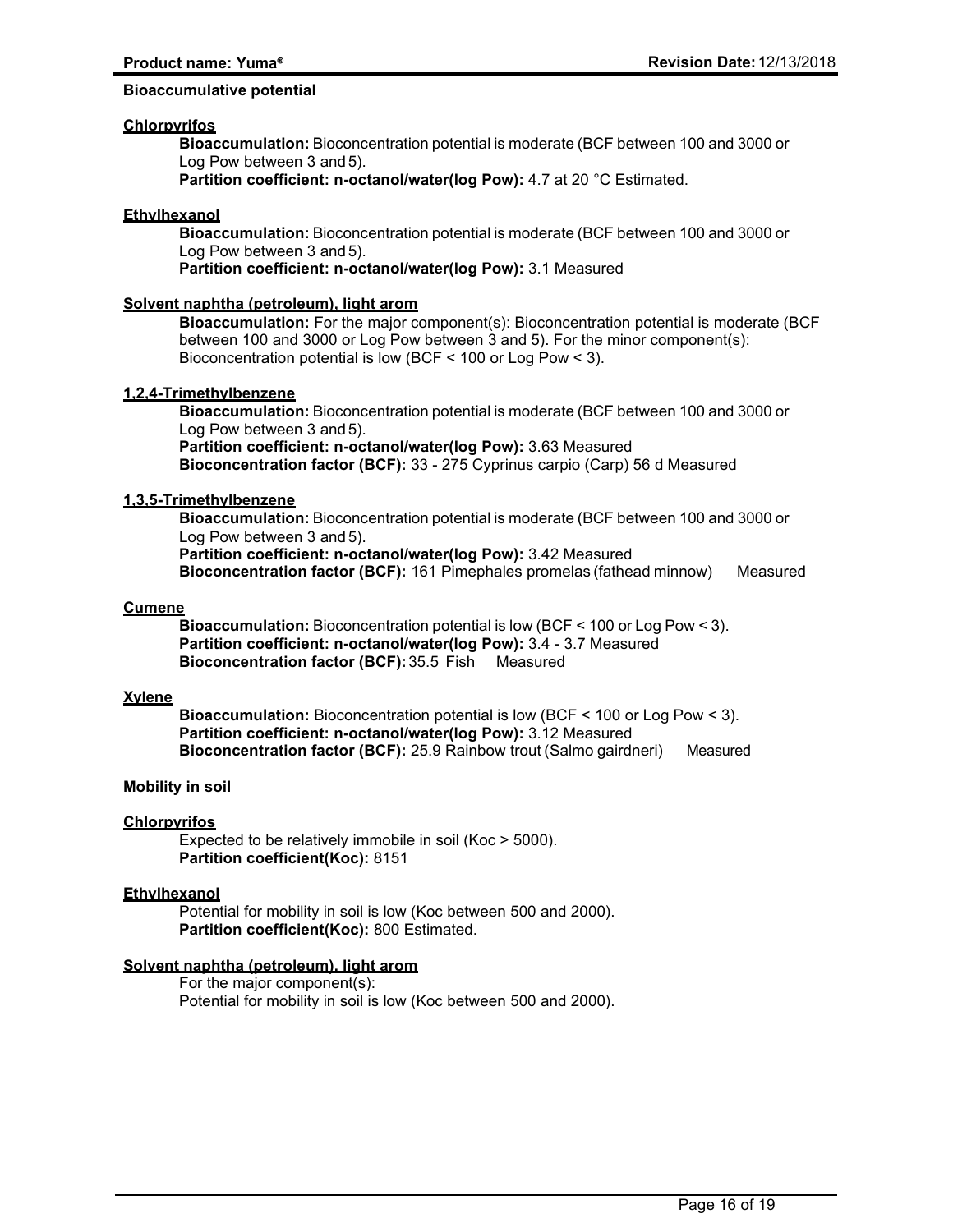#### **1,2,4-Trimethylbenzene**

Potential for mobility in soil is low (Koc between 500 and 2000). **Partition coefficient(Koc):** 720 Estimated.

#### **1,3,5-Trimethylbenzene**

Potential for mobility in soil is low (Koc between 500 and 2000). **Partition coefficient(Koc):** 741.65 Estimated.

#### **Cumene**

Potential for mobility in soil is low (Koc between 500 and 2000). Partition coefficient(Koc): 800 - 2800 Estimated.

#### **Xylene**

Potential for mobility in soil is medium (Koc between 150 and 500). **Partition coefficient(Koc):** 443 Estimated.

# **13. DISPOSALCONSIDERATIONS**

**Disposal methods:** If wastes and/or containers cannot be disposed of according to the product label directions, disposal of this material must be in accordance with your local or area regulatory authorities. This information presented below only applies to the material as supplied. The identification based on characteristic(s) or listing may not apply if the material has been used or otherwise contaminated. It is the responsibility of the waste generator to determine the toxicity and physical properties of the material generated to determine the proper waste identification and disposal methods in compliance with applicable regulations. If the material as supplied becomes a waste, follow all applicable regional, national and local laws.

# **14. TRANSPORT INFORMATION**

**DOT**

| Proper shipping name       | Organophosphorus pesticides, liquid, toxic,<br>flammable(Chlorpyrifos, AROMATIC NAPHTHA) |
|----------------------------|------------------------------------------------------------------------------------------|
| UN number                  | <b>UN 3017</b>                                                                           |
| Class                      | 6.1(3)                                                                                   |
| Packing group              |                                                                                          |
| <b>Reportable Quantity</b> | Chlorpyrifos, Xylene                                                                     |
|                            |                                                                                          |

# **Classification for SEA transport (IMO-IMDG):**

| Proper shipping name       | ORGANOPHOSPHORUS PESTICIDE, LIQUID, TOXIC,             |
|----------------------------|--------------------------------------------------------|
|                            | FLAMMABLE(Chlorpyrifos, AROMATIC NAPHTHA)              |
| UN number                  | <b>UN 3017</b>                                         |
| <b>Class</b>               | 6.1(3)                                                 |
| Packing group              | Ш                                                      |
| <b>Marine pollutant</b>    | Chlorpyrifos                                           |
| <b>Transport in bulk</b>   | Consult IMO regulations before transporting ocean bulk |
| according to Annex I or II |                                                        |
| of MARPOL 73/78 and the    |                                                        |
| <b>IBC or IGC Code</b>     |                                                        |
|                            |                                                        |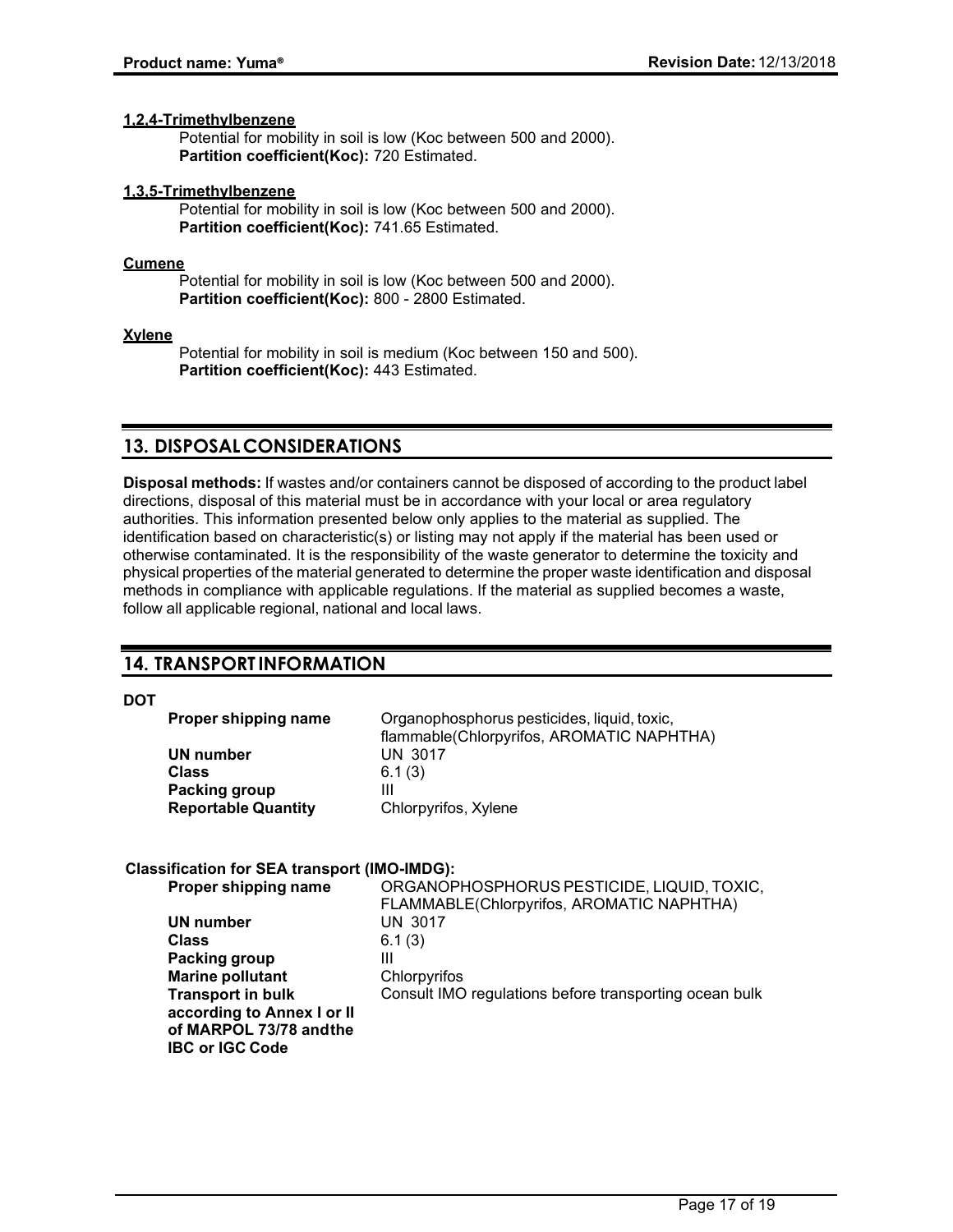# **Classification for AIR transport (IATA/ICAO):**

| Proper shipping name | Organophosphorus pesticide, liquid, toxic, |
|----------------------|--------------------------------------------|
|                      | flammable(Chlorpyrifos, AROMATIC NAPHTHA)  |
| UN number            | <b>UN 3017</b>                             |
| <b>Class</b>         | 6.1(3)                                     |
| Packing group        | Ш                                          |

This information is not intended to convey all specific regulatory or operational requirements/information relating to this product. Transportation classifications may vary by container volume and may be influenced by regional or country variations in regulations. Additional transportation system information can be obtained through an authorized sales or customer service representative. It is the responsibility of the transporting organization to follow all applicable laws, regulations and rules relating to the transportation of the material.

# **15. REGULATORYINFORMATION**

#### **Superfund Amendments and Reauthorization Act of 1986 Title III (Emergency Planning and Community Right-to-Know Act of 1986) Section 311 and 312**

Flammable (gases, aerosols, liquids, or solids) Skin corrosion or irritation Specific target organ toxicity (singe or repeated exposure) Aspiration hazard Acute toxicity (any route of exposure)

# **Superfund Amendments and Reauthorization Act of 1986 Title III (Emergency Planning and Community Right-to-Know Act of 1986) Section 313**

| <b>Components</b>      | <b>CASRN</b> |
|------------------------|--------------|
| Cumene                 | 98-82-8      |
| 1,2,4-Trimethylbenzene | 95-63-6      |

# **Pennsylvania Right To Know:**

The following chemicals are listed because of the additional requirements of Pennsylvania law:

| <b>Components</b>                           | <b>CASRN</b>  |
|---------------------------------------------|---------------|
| Solvent naphtha (petroleum), light aromatic | 64742-95-6    |
| Chlorpyrifos                                | 2921-88-2     |
| 1,2,4-Trimethylbenzene                      | $95 - 63 - 6$ |
| Cumene                                      | $98 - 82 - 8$ |
| Ethylhexanol                                | 104-76-7      |

# **California Proposition 65**

**WARNING:** This product can expose you to chemicals including Cumene, Naphthalene, Methylene chloride, which is/are known to the State of California to cause cancer, and Chlorpyrifos, which is/are known to the State of California to cause birth defects or other reproductive harm. For more information go to www.P65Warnings.ca.gov.

# **United States TSCA Inventory (TSCA)**

This product contains chemical substance(s) exempt from U.S. EPA TSCA Inventory requirements. It is regulated as a pesticide subject to Federal Insecticide, Fungicide, and Rodenticide Act (FIFRA) requirements.